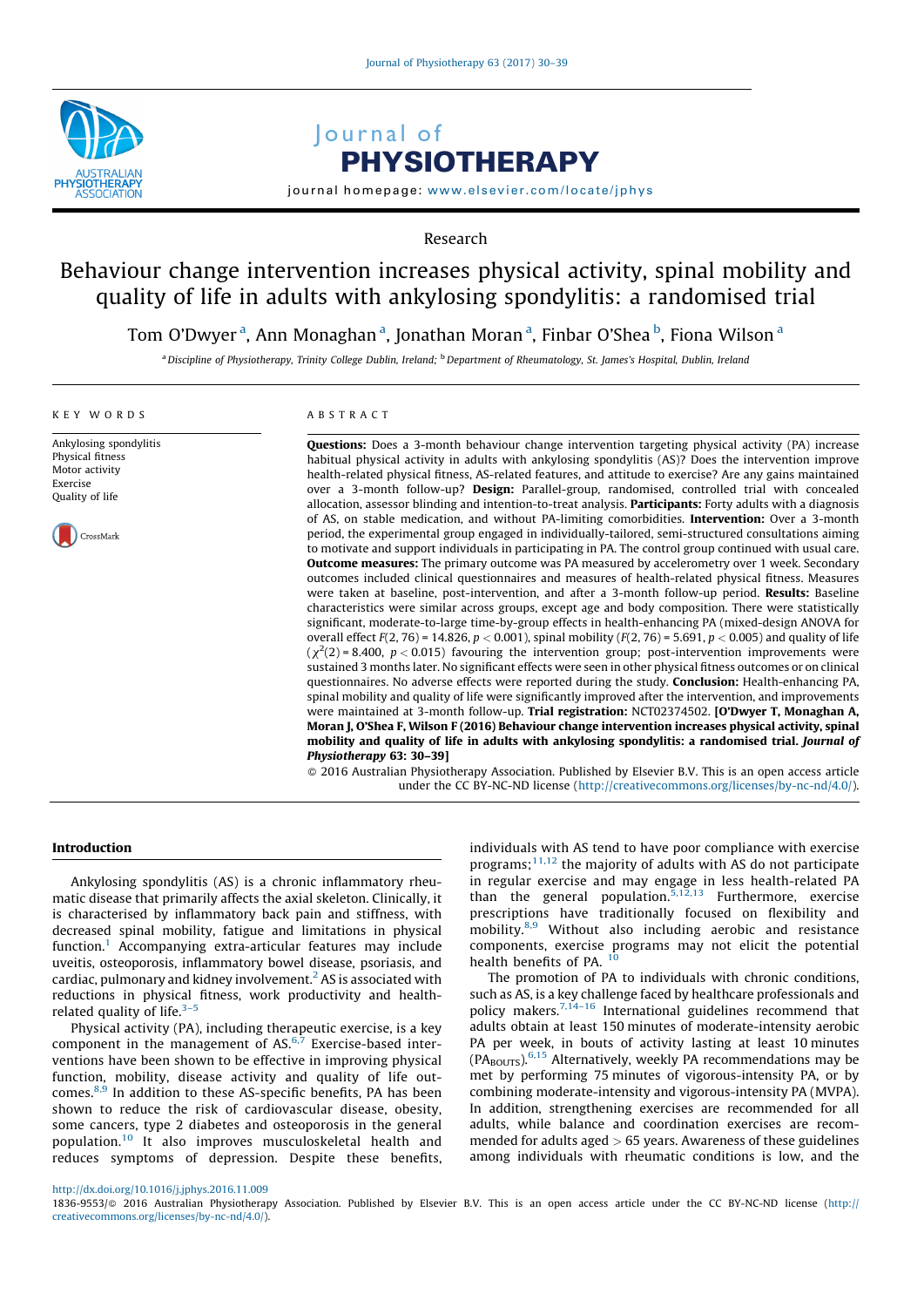efficacy of population-based approaches to PA promotion in reaching individuals with AS is questionable.<sup>[17](#page-8-0)</sup>

'Brief intervention' is a term used to mean verbal advice, discussion, negotiation or encouragement, involving the provision of formal help and follow-up; this can vary from basic advice to a more extended, individually focused discussion.<sup>[16](#page-8-0)</sup> National guidelines recommend brief interventions as effective methods with which to bring about health behaviour changes, including increasing PA. $16,18$  In sedentary adults, brief interventions have shown positive short-term and long-term benefits on self-reported PA.[19,20](#page-8-0) Although trials have delivered education and exercise-based interventions in AS cohorts,<sup>[8,9](#page-8-0)</sup> it is believed that no study, to date, has explored strategies to increase habitual PA among individuals with AS. Thus, the Increasing Physical Activity in Ankylosing Spondylitis (INPACT-AS) trial was devised.

Therefore, the research questions for this parallel-group, randomised, controlled trial with concealed allocation, assessor blinding and intention-to-treat analysis were:

- 1. Does a 3-month behaviour change intervention targeting PA increase habitual PA in adults with AS?
- 2. Does the intervention improve health-related physical fitness, AS-related features, and attitude to exercise?
- 3. Are any gains maintained over a 3-month follow-up period?

#### Method

#### Design

This study was an assessor-blinded, parallel-group, randomised, controlled trial conducted between March 2015 and October 2015. Adults with a diagnosis of AS were randomly allocated either to individually tailored, semi-structured consultations to encourage PA (experimental group) or to usual care (control group), for a 3 month period. Eligible participants were randomised using a computer-generated list of random numbers that had been prepared using a blocked randomisation model by a researcher with no involvement in the trial. The allocation sequence was concealed in sequentially numbered, opaque, sealed envelopes. Following completion of baseline assessments, the lead researcher opened the appropriate envelope and assigned participants to their group. Outcomes were assessed at the end of the 3-month intervention period and 3 months later.

#### Participants, therapists and centres

Participants were recruited through the rheumatology outpatient clinics of St. James's Hospital, Dublin, and through patient support groups. Adults between 18 and 64 years of age who had been diagnosed by a rheumatologist with AS were eligible for inclusion in the study if they were on stable pharmacological management and proficient in English. The exclusion criteria were: a concomitant cardiac, respiratory or neurological condition; a comorbidity that restricts PA; an acute lower limb injury; uncontrolled epilepsy; a cognitive impairment; pregnancy; inability to ambulate without a mobility aid; or a change in medication during the 6 weeks preceding trial commencement. Written, informed consent was obtained from each participant prior to involvement in the study.

#### Intervention

Participants in the experimental group engaged in a number of individually tailored consultations with a physiotherapist. The aim of these sessions was to motivate and support individuals to participate in PA, taking into account their needs, ambitions, preferences and available resources. This intervention incorporated the 'spirit' of motivational interviewing, and emphasised partnership and cooperation between the physiotherapist and the participant. $21$  Table 1 lists the specific behaviour change techniques used during the trial; $^{22}$  not all techniques were used for all participants.

Initial consultations (lasting approximately 30 minutes) were semi-structured, although three common areas were addressed with each participant. The first area was education: participants were provided with an AS information booklet ([www.](http://www.ankylosing-spondylitis.ie/pdf/SUAS_info_booklet.pdf) [ankylosing-spondylitis.ie/pdf/SUAS\\_info\\_booklet.pdf\)](http://www.ankylosing-spondylitis.ie/pdf/SUAS_info_booklet.pdf) and participants were made aware of PA guidelines. The second area was resources: participants were provided with information about community-based programs, hospital-based classes and online resources. The third area was goal setting: individual PA goals were established, and individualised action plans were devised. Potential barriers to goal attainment were identified and strategies to overcome these were discussed.

Follow-up sessions were arranged to review PA behaviour, monitor progress, review goals and provide support and encouragement. The frequency of follow-up sessions and the mode of follow-up (in person or telephone) were at the discretion of the participant. Weekly reminders of personal PA goals were sent to participants by mobile text message or email. If applicable, participants were granted access to a commercial platform<sup>a</sup> to view individually tailored exercise programs.

Participants in the control group were informed of their group allocation by phone, and advised to continue with their habitual PA and medical management. They were only contacted by a member of the research team to schedule appointments for reassessment. No restrictions were imposed on beginning new PA routines, and appointments with healthcare professionals continued as normal.

## **Outcomes**

Assessments were performed at baseline (Month 0), at the conclusion of the intervention period (Month 3), and following a 3 month follow-up period (Month 6). All physical fitness testing took place in the same exercise laboratory; equipment was calibrated prior to each session. Two physiotherapists trained in administering

#### Table 1

Behaviour change techniques used during the initial consultations and follow-up sessions (BCTTv1 labelling).<sup>[22](#page-8-0)</sup>

| Domain                      | Technique                                                                                                        |
|-----------------------------|------------------------------------------------------------------------------------------------------------------|
| Goals and planning          | Goal setting (behaviour and outcome), problem solving, action planning, review of behaviour and outcome goal(s), |
|                             | 'discrepancy between current behaviour and goals                                                                 |
| Feedback and monitoring     | Self-monitoring of behaviour and outcomes                                                                        |
| Social support              | Social support (unspecified and practical)                                                                       |
| Shaping knowledge           | Instruction on how to perform the behaviour, re-attribution                                                      |
| Natural consequences        | Information about health and emotional consequences, monitoring of emotional consequences, anticipated regret    |
| Comparison of behaviour     | Social comparison                                                                                                |
| Repetition and substitution | Behaviour substitution, habit formation, habit reversal, generalisation of target behaviour, graded tasks        |
| Comparisons of outcomes     | Pros and cons, comparative imagining of future outcomes                                                          |
| Reward and threat           | Social reward                                                                                                    |
| Antecedents                 | Body changes                                                                                                     |
| Identity                    | Incompatible beliefs                                                                                             |
| Self-belief                 | Verbal persuasion about capability, focus on past success                                                        |
|                             |                                                                                                                  |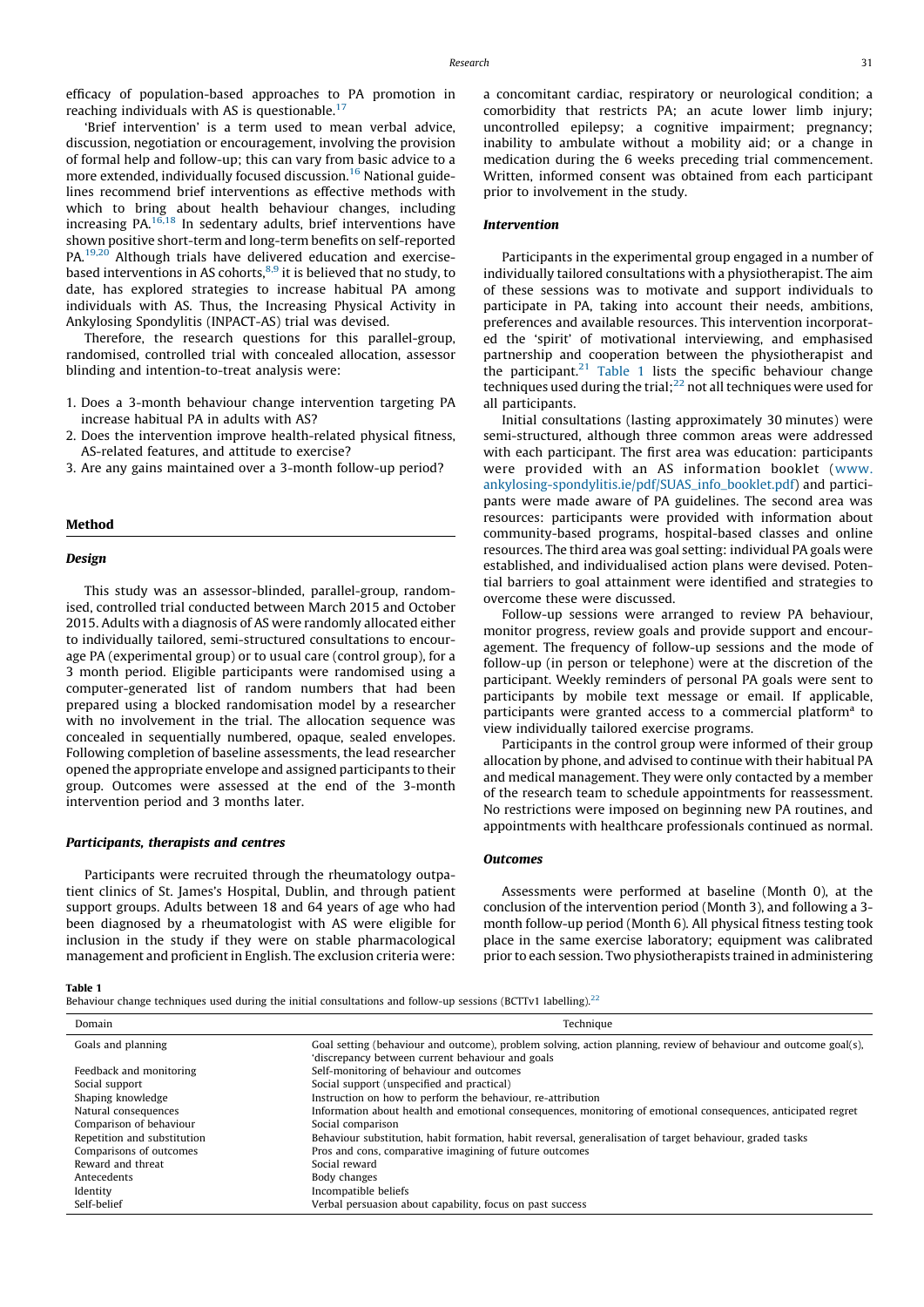the test protocol conducted outcome assessments. The assessors were blinded to participant group allocation, and participants were instructed not to divulge their group allocation. Participants were asked to refrain from smoking, eating or drinking for 4 hours, or engaging in strenuous exercise for 24 hours, prior to assessment sessions.

Sociodemographic characteristics were ascertained at baseline. Participants were also asked about symptom duration, time since diagnosis and current medication usage.

#### Primary outcome: physical activity

Free-living habitual PA was measured using ActiGraph GT3X accelerometers<sup>b</sup>. The validity and reliability of GT3X acceler-ometers have previously been established.<sup>[23–25](#page-8-0)</sup> Participants wore the small tri-axial accelerometer on their hip during waking hours over a 7-day period. The monitor was only removed for showering and swimming, and non-wear time was documented in a daily log. The collected data was post-processed in the relevant software<sup>c</sup>. Wear time validity was determined according to the algorithm described by Choi et al;<sup>[26](#page-8-0)</sup> wear time  $\geq 10$  hours per day and  $\geq 4$  days (including  $\geq 1$  weekend day) were also specified as criteria for valid wear time. Output in 'counts' was converted to time spent at different PA intensities according to established cutpoints.[27,28](#page-8-0)

## Secondary outcomes: physical fitness and anthropometry

A comprehensive battery of measures was used to assess components of health-related physical fitness. Anthropometric measures included: barefoot standing height<sup>d</sup>, mass<sup>e</sup>, and waist and hip circumferences.<sup>[29](#page-8-0)</sup> Body fat percentage was estimated by whole-body bio-impedance analysis<sup>e [30](#page-8-0)</sup> Spinal mobility was assessed by the Bath Ankylosing Spondylitis Metrology Index.  $(BASMI)<sup>31,32</sup>$  $(BASMI)<sup>31,32</sup>$  $(BASMI)<sup>31,32</sup>$  Thoracic mobility is underrepresented in the BASMI, so chest expansion was additionally measured circumferentially at the fourth intercostal level. $33$  To assess cardiorespiratory fitness, participants undertook a multistage, submaximal exercise test on a treadmill.<sup>[34](#page-9-0)</sup> After a 5-minute walking familiarisation period, participants began an incremental test following the modified Bruce protocol[.35](#page-9-0) Breath-by-breath gas analysis and heart rate were recorded throughout<sup>f</sup>. The American College of Sports Medicine's metabolic equation was used to estimate  $VO<sub>2max</sub>$ .<sup>[36](#page-9-0)</sup> Finally, a push-up test and a curl-up test were completed according to the standardised American College of Sports Medicine procedures to measure muscular endurance: $36$  the maximum number of consecutive repetitions performed without rest was recorded.

#### Secondary outcomes: clinical questionnaires

A number of commonly used questionnaires endorsed by the Assessment of SpondyloArthritis International Society were selfadministered; these have established reliability and validity.  $33,37$ The Bath Ankylosing Spondylitis Global score (BAS-G) measured global well-being over the previous week and previous 6 months. $38$ Disease activity was measured on the Bath Ankylosing Spondylitis Disease Activity Index (BASDAI).<sup>[37,39](#page-9-0)</sup> The Bath Ankylosing Spondylitis Functional Index (BASFI) assessed activities of daily living and functional ability.<sup>[40](#page-9-0)</sup>

Additional questionnaires, not part of the Assessment of SpondyloArthritis International Society core set, were also administered. The Ankylosing Spondylitis Quality of Life Questionnaire (ASQoL) was used to measure the impact of AS on healthrelated quality of life. $41$  Each participant's rating of their ability to manage their condition was measured using the AS version of the Arthritis Self-efficacy Scale (ASES-AS); $42$  a higher mean score on the eight-item scale indicated higher self-efficacy. Each participant's perception of exercise was assessed using a modified version of the Exercise Benefits and Barriers Scale (EBBS).<sup>43</sup> The modified EBBS included 29 'benefit' items and 13 'barrier' items, with possible total scores ranging from 42 to 168; higher scores indicated a more positive perception of exercise.

## Data analysis

Statistical analyses were performed with commercial software<sup>g</sup>. As this study was exploratory in design, no formal sample size consideration was performed. Data were analysed using an intention-to-treat analysis. Missing data were imputed with the last-observation-carried-forward approach. For all analyses,  $p < 0.05$  (two-tailed) was taken as statistically significant. Normality of distributions was assessed using the Shapiro-Wilk normality test, in addition to visual evaluation of histograms and normal Q-Q plots of residuals. Descriptive statistics were used to report participant characteristics at baseline.

The main statistical analyses were performed using mixeddesign repeated measures analysis of variance (ANOVA). A series of 3 x 2 ANOVAs (time: baseline versus post-intervention versus follow-up; group: intervention versus control) with repeated measures on the first factor and Bonferroni correction for multiple comparisons were run to assess the effects of the intervention on each of the outcome variables separately. One-way repeated measures ANOVAs were run to compare within-group main effects at each time point. Effect sizes were classified as small, medium or large (partial  $n^2 < 0.01, < 0.06, < 0.14$ , respectively).<sup>[44](#page-9-0)</sup> If the assumptions of ANOVA were violated, data were transformed (square root or log10 transformations). If data transformation did not address the violations of assumptions for ANOVAs, data were analysed using related-samples Friedman's Two-way Analysis of Variance by Ranks test; separate Wilcoxon Signed-rank tests were used to identify within-group differences, and Mann-Whitney U tests were used to assess between-group differences at each time point.

#### Results

#### Compliance with the study protocol

Subsequent to protocol registration, costs associated with collection and processing of venous blood samples became prohibitively expensive. Consequently, inflammatory blood markers (C-reactive protein and erythrocyte sedimentation rate) were unavailable for the planned calculation of Ankylosing Spondylitis Disease Activity Scores.

Three participants were unable to attend the exercise laboratory for their post-intervention reassessment because of work commitments. One non-attendee from each group completed the selfreport questionnaires and wore the PA monitor for 1 week, returning these by post. Five participants (three from the intervention group and two from the control group) were unable to attend the exercise laboratory for their follow-up assessment (work commitments  $n = 2$ , emigrated  $n = 1$ , did not attend  $n = 1$ , not contactable  $n = 1$ ). Two of these non-attendees (one from each group) completed the self-report questionnaires and wore the PA monitor for 1 week, and returned them by post. Analysis of which data were missing showed that the curl-up and push-up tests had the largest numbers of missing values across the three test sessions; participants were unwilling, or felt unable, to attempt these tests. In light of the high number of missing cases, a complete case analysis was deemed appropriate for these strength outcomes.

#### Flow of participants, therapists and centres through the study

Recruitment for the trial concluded in April 2015. The participant flow through the study is summarised in [Figure 1.](#page-3-0) A total of 44 potential volunteers were screened for inclusion in the study. Forty participants meeting the eligibility criteria were randomised to the intervention group ( $n = 20$ ) and the control group ( $n = 20$ ).

#### Baseline characteristics

The two groups of participants were similar with respect to baseline sociodemographic characteristics, symptom duration,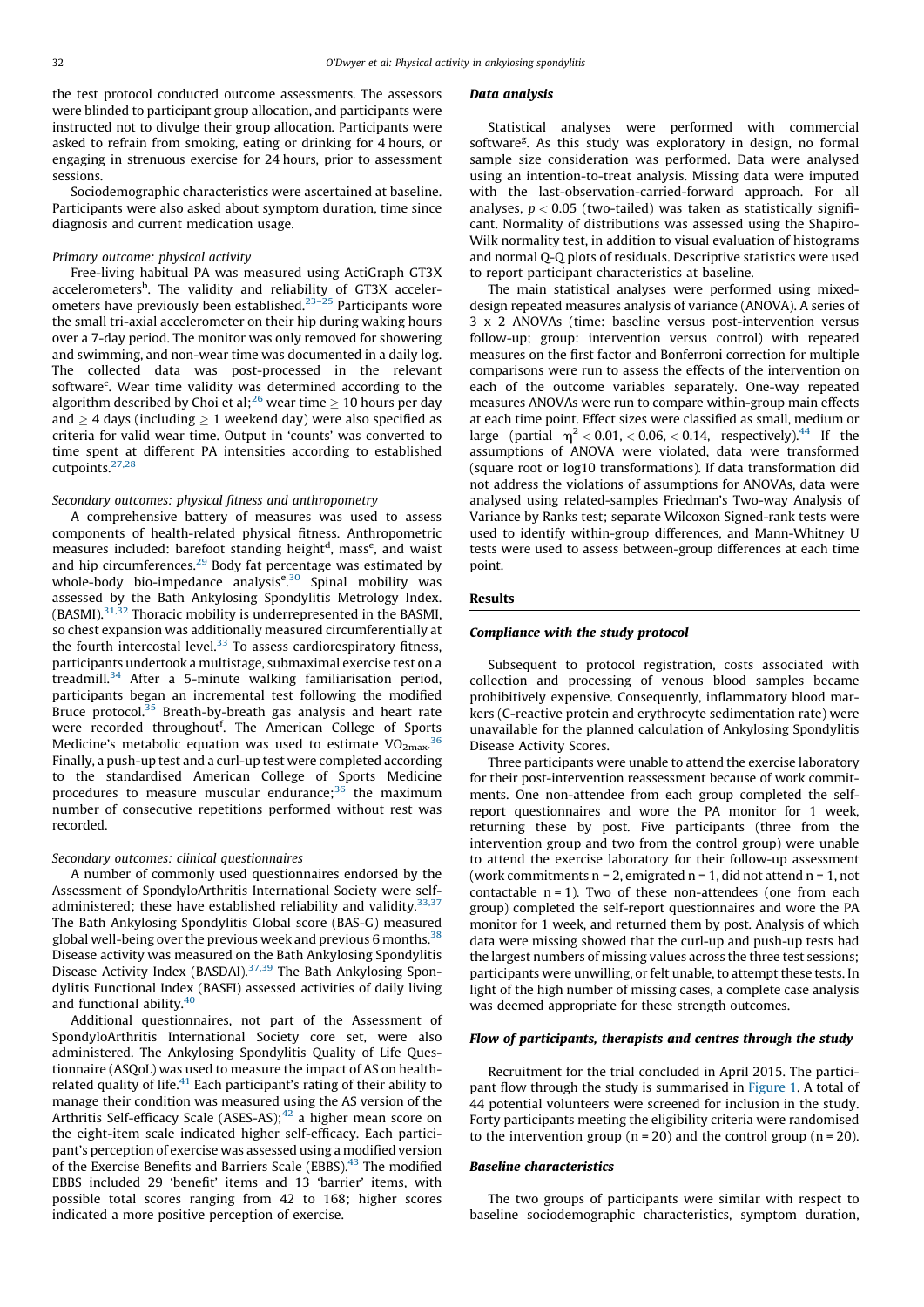<span id="page-3-0"></span>

Figure 1. Design and flow of participants through the trial.

Complete case analysis for muscular strength ( $n = 9$  to 14).

 $<sup>b</sup>$  Complete case analysis for muscular strength (n = 7 to 13).</sup>

time since diagnosis, condition-related features [\(Table 2](#page-4-0)), PA measures (see Table 3 on the eAddenda) and physical fitness measures (see Table 4 on the eAddenda).

## Engagement with intervention protocol

During the 3-month intervention, participants in the intervention group consulted with a physiotherapist a median of five times (IQR 4 to 5, range 2 to 6). Initial consultations were all in person. The median number of follow-up consultations was 4 (IQR 3 to 4), and 62% of these follow-up sessions were by phone (median 2, IQR 1 to 3). No adverse effects were reported as a consequence of the intervention.

## Primary outcome: physical activity

There were large, statistically significant time-by-group effects for MVPA and  $PA<sub>BOUTS</sub>$  ([Table 5\)](#page-5-0). In the intervention group, there were statistically significant differences in MVPA and PABOUTS between baseline and post-intervention ( $p = 0.027$  and  $p = 0.011$ , respectively), and between baseline and follow-up ( $p = 0.029$  and  $p = 0.009$ ; this indicated a sustained increase in these variables over the follow-up period. In the control group, significant decreases in MVPA and PABOUTS were observed between the baseline and 3-month follow-up ( $p = 0.026$  and  $p = 0.013$ , respectively). The between-group comparisons for the changes in these outcomes were statistically significant, indicating an effect of the intervention (see the last three columns of [Table 5\)](#page-5-0). No significant differences in time spent sedentary or engaging in light PA were observed across time points, indicating that the intervention had no significant effect on sedentary behaviour. At the end of the follow-up phase there were significantly more participants in the intervention group meeting the PA guidelines than in the control group (intervention group = 14, control group = 3; Pearson Chisquared (1) = 12.379,  $p < 0.001$ ). The experimental intervention significantly increased the likelihood of meeting the PA guidelines (RR 4.7, 95% CI 1.6 to 13.8).

## Secondary outcome variables

#### Physical fitness

There was a moderate-to-large statistically significant time-bygroup interaction effect for the BASMI [\(Table 6](#page-6-0)). In the intervention group, there was a significant decrease in BASMI score between baseline and post-intervention ( $p < 0.0005$ ), and baseline and follow-up ( $p < 0.0005$ ). In the control group, there were no significant differences in BASMI scores. In both groups, significant differences in the push-up test across the three time points were observed. In the control group, there was also a statistically significant difference in cardiorespiratory test duration. Post-hoc analyses did not show significant differences in these outcomes when Bonferroni corrections were applied. There were no significant time-by-group interaction effects for other physical fitness outcomes.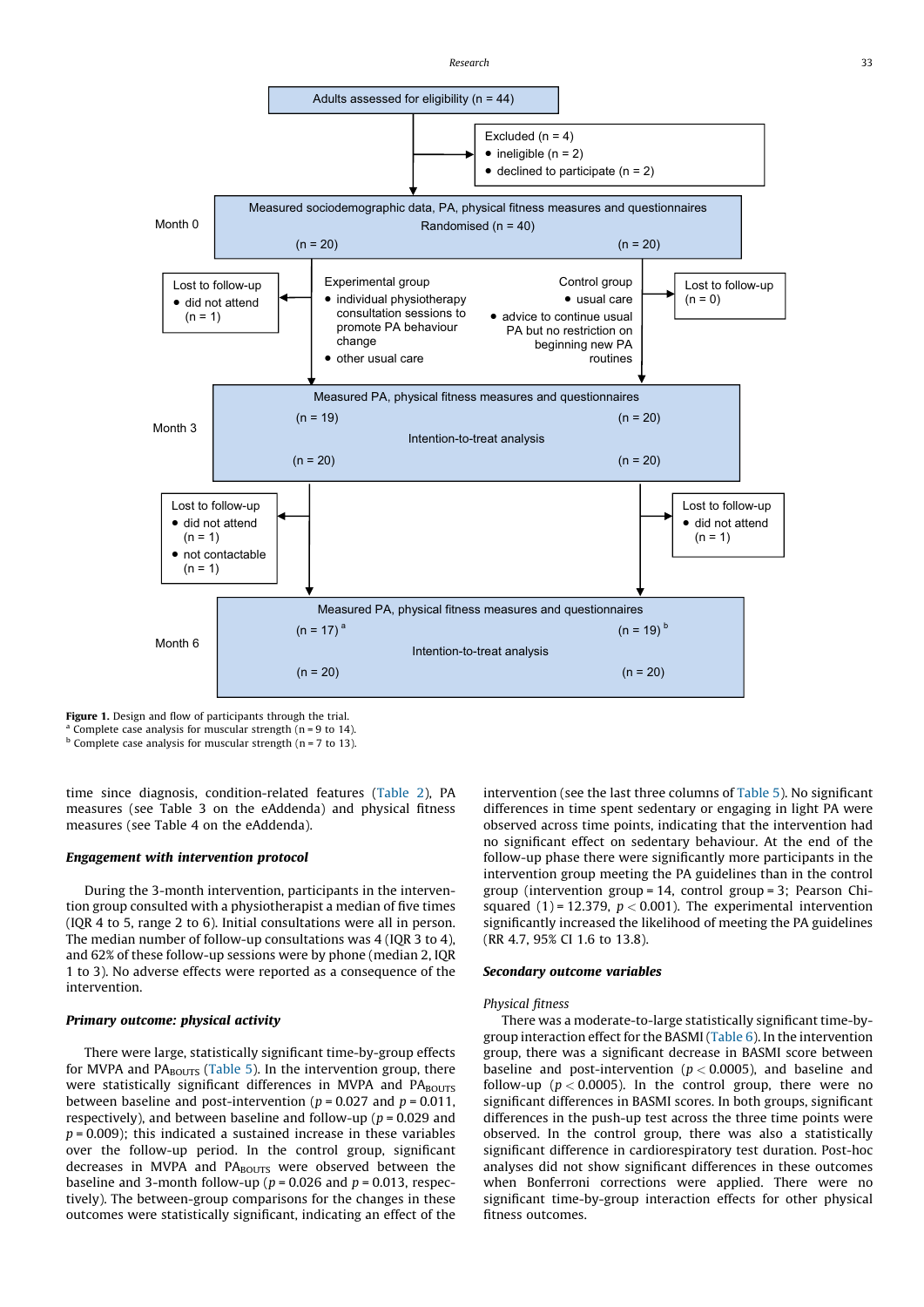#### <span id="page-4-0"></span>Table 2 Baseline characteristics of participants.

| Characteristic                                                                 | Total $(n=40)$             | Exp $(n=20)$               | Con $(n=20)$               |
|--------------------------------------------------------------------------------|----------------------------|----------------------------|----------------------------|
| Age $(yr)$ , mean $(SD)$                                                       | 42 (9)                     | 39(8)                      | 45(10)                     |
| Gender, n males (%)                                                            | 26(65)                     | 13(65)                     | 13(65)                     |
| Caucasian, n (%)                                                               | 40 (100)                   | 20 (100)                   | 20 (100)                   |
| Employed full time, $n$ $(\%)$                                                 | 34 (85)                    | 17 (85)                    | 17 (85)                    |
| Tertiary educated, n (%)                                                       | 30(75)                     | 17 (85)                    | 13(65)                     |
| Married, n (%)                                                                 | 23(58)                     | 10(50)                     | 13(65)                     |
| Dependents $(n)$ , median (IQR)                                                | 1(0 to 2)                  | 1(0 to 2)                  | 1(0 to 2)                  |
| Smoker, n (%)                                                                  | 3(8)                       | 2(10)                      | 1(5)                       |
| Residence, n (%)                                                               |                            |                            |                            |
| urban                                                                          | 37 (93)                    | 18 (90)                    | 19 (95)                    |
| rural                                                                          | 3(8)                       | 2(10)                      | 1(5)                       |
| Symptom duration $(yr)$ , mean $(SD)$                                          | 21(12)                     | 18(10)                     | 24(14)                     |
| Time since diagnosis $(yr)$ , median $(IQR)$                                   | 9(5 to 20)                 | 8 (5 to 13)                | 10 (5 to 22                |
| Medications $(n)$ , median (IQR)                                               | 1(0 to 2)                  | 1(0 to 1)                  | 1(0 to 2)                  |
| Medications, n (%)                                                             |                            |                            |                            |
| none                                                                           | 10(25)                     | 5(25)                      | 5(25)                      |
| anti-TNF $\alpha$                                                              | 22(55)                     | 11(55)                     | 11(55)                     |
| <b>NSAIDs</b>                                                                  | 12(30)                     | 6(30)                      | 6(30)                      |
| <b>DMARD</b>                                                                   | 2(5)                       | 0(0)                       | 2(10)                      |
| analgesia                                                                      | 2(5)                       | 0(0)                       | 2(10)                      |
| other                                                                          | 7(18)                      | 4(20)                      | 3(15)                      |
| Back pain, total (0 to 10), median (IQR)                                       | 3.0(1.0 to 4.0)            | 3.0(2.0 to 4.0)            | 2.5(0 to 4.0)              |
| Back pain, night (0 to 10), median (IQR)                                       | 2.0(0.3 to 4.0)            | $2.0$ (1.0 to 3.9)         | 2.0(0 to 4.8)              |
| Global disease activity $(0 \text{ to } 10)$ , median $(IQR)$                  | 3.0(2.0 to 4.0)            | 3.0(2.0 to 4.0)            | $2.0$ (1.3 to 3.0)         |
| Bath AS-Global (BAS-G) score (0 to 10), mean (SD)                              | 3.0(2.0)                   | 3.0(1.8)                   | 3.1(2.2)                   |
| Bath AS Disease Activity Index (BASDAI) (0 to 10), mean (SD)                   | 3.2(1.7)                   | 3.4(1.6)                   | 3.0(1.8)                   |
| Bath AS Functional Index (BASFI) (0 to 10), median (IQR)                       | $1.8(0.5 \text{ to } 3.5)$ | $1.4(0.5 \text{ to } 3.3)$ | $2.3(0.7 \text{ to } 4.0)$ |
| AS Quality of Life (ASQoL) questionnaire (0 to 18), mean (SD)                  | 4.8(3.2)                   | 5.1(3.6)                   | 4.5(2.9)                   |
| AS version of the Arthritis Self-efficacy Scale (ASES-AS) (0 to 10), mean (SD) | 6.7(1.7)                   | 6.5(1.6)                   | 6.9(1.8)                   |

ASES-AS = Arthritis Self-efficacy Scale-Ankylosing Spondylitis version, ASQoL = Ankylosing Spondylitis Quality of Life questionnaire, BASDAI = Bath Ankylosing Spondylitis Disease Activity Index, BASFI=Bath Ankylosing Spondylitis Functional Index, BAS-G=Bath Ankylosing Spondylitis Patient Global score, Con=control group, DMARD = disease-modifying antirheumatic drugs, Exp = experimental group, NSAIDs = non-steroidal anti-inflammatories, TNFa= tumour necrosis factor alpha. Some percentages do not sum to 100 due to the effects of rounding or because some patients were on multiple medications.

#### Clinical questionnaires

In the intervention group, there was a statistically significant difference in the ASQoL score over time [\(Table 7\)](#page-7-0). Post hoc analyses, with Bonferroni corrections applied, showed a statistically significant decrease in the ASQoL score from baseline to postintervention ( $p = 0.007$ ), and from baseline to follow-up  $(p = 0.008)$ . This indicated that the intervention improved ASrelated quality of life. In the control group, there was also a statistically significant difference in the ASQoL, but post hoc analyses did not show significant differences in ASQoL score between time points when the Bonferroni correction was applied. There were no statistically significant time-by-group interaction effects for the other questionnaire outcomes.

## Discussion

This randomised, controlled trial was the first to implement a behaviour change intervention targeting PA in an AS cohort. The results of this study demonstrated that an individually tailored brief intervention that targets PA increases habitual healthenhancing PA, and that this is sustained over a 3-month period. Brief intervention – as a strategy to increase PA – was well tolerated by individuals with AS who were able to moderate their chosen activities to match their personal abilities. After the intervention, 70% of the intervention group were adhering to the aerobic PA guidelines. This was significantly higher than the adherence rates in the control group, and higher than previously reported rates in AS cohorts<sup>[45](#page-9-0)</sup> and the general Irish population.<sup>[46](#page-9-0)</sup> Results from this study suggest that for every two people with AS who received the intervention, one of them will meet the PA guidelines who otherwise would not have met them (95% CI 1 to 4).

Secondary aims of the trial were to explore the effects of a PA behaviour change intervention on health-related physical fitness and on condition-related clinical outcomes. Importantly for individuals with AS, the brief intervention in this trial generated a moderate improvement in spinal mobility scores. This was achieved without implementing a specific flexibility program. Rather, participants selected exercises and activities that would help achieve their individual PA goals, which tended to be focused on functional tasks, aerobic exercise, or sporting activities. Other components of physical fitness (body composition, cardiorespiratory capacity and muscular fitness) did not significantly improve over the course of the study. The intervention targeted PA, and the dosage of exercise may not have been sufficient to generate physiological changes in these domains. The intervention showed benefits beyond PA and spinal mobility improvements; quality of life significantly improved from baseline to the end of the intervention, and this improvement was sustained at the 3-month follow-up.

Despite the numerous benefits of PA, compliance with exercise programs and participation in PA among individuals with AS are low.<sup>[11,45](#page-8-0)</sup> Individuals with AS have proposed individually tailored interventions, collaboratively developed with healthcare profes-sionals, as an effective strategy to PA and exercise prescription.<sup>[47](#page-9-0)</sup> By incorporating this approach to PA promotion, this study was the first to demonstrate a significant, sustained positive effect on PA in adults with AS. Given the treatment effects of increased  $PA_{BOUTS}$ , improved spinal mobility and enhanced quality of life, against a background of stable self-reported disease activity, brief intervention as an approach to the management of people with AS appears to be safe, practical and beneficial. The adaptable nature of the intervention and the flexible approach to follow-up sessions facilitated engagement with the intervention. Similarly, such a self-directed approach has been successfully used to promote PA in the general population<sup>19</sup> and among people with rheumatoid arthritis.<sup>[48](#page-9-0)</sup> Brief interventions require fewer resources than more intensive interventions such as exercise classes, and can be readily replicated in primary care or hospital settings. Brief interventions targeting PA behaviour are an alternate treatment option for clinicians working with individuals with AS.

Further clarification as to which behaviour change techniques generate the greatest effects and which, if any, are redundant, is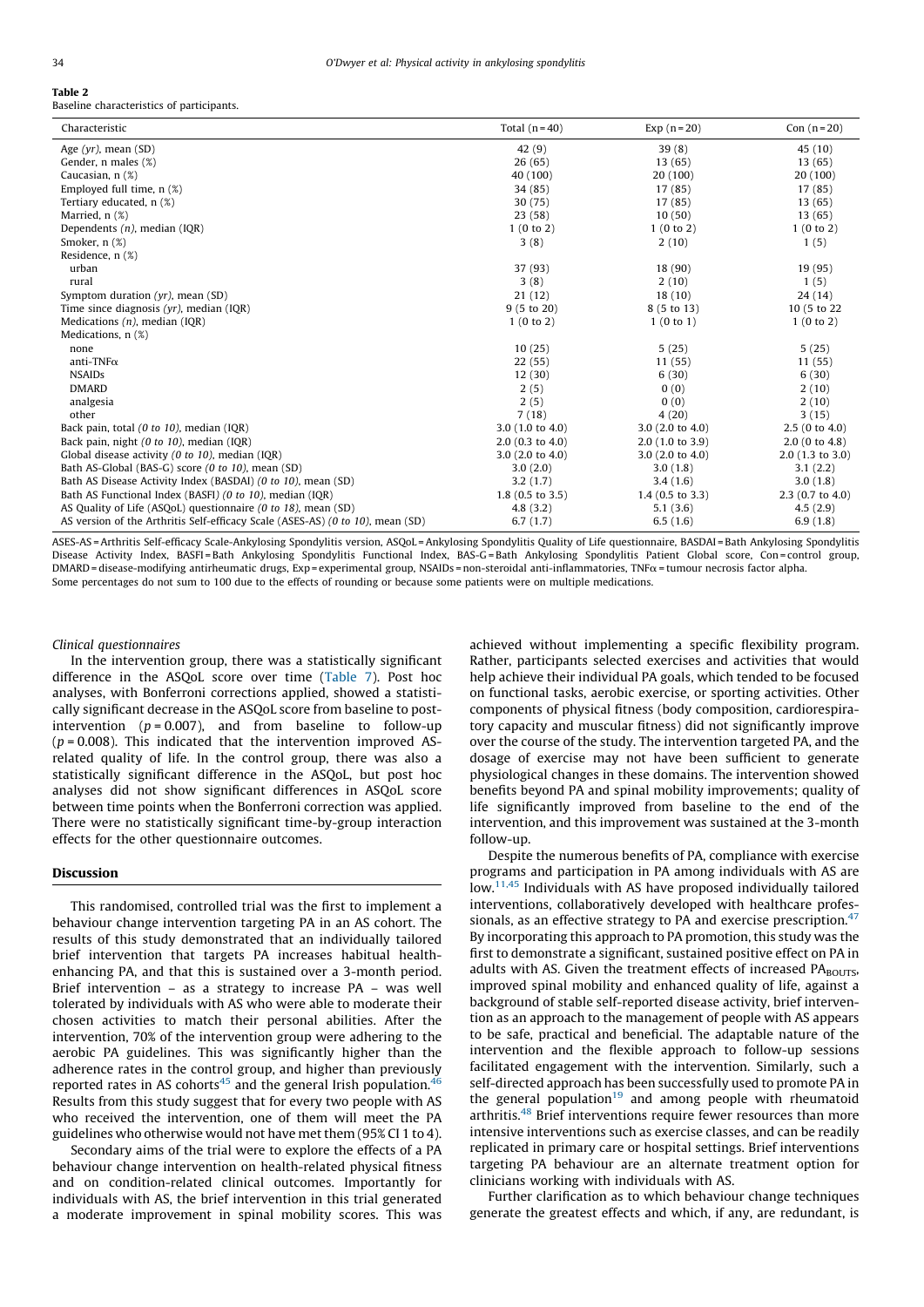<span id="page-5-0"></span>

| Table 5                                                                                                         |
|-----------------------------------------------------------------------------------------------------------------|
| Mean (SD) of groups, mean (SD) difference within groups, and overall effect size on physical activity outcomes. |

| Outcome                                                                 |                 | Groups           |                  |                  |                  |                  |                |                        | Difference within groups |                       |        |                              | Difference between<br>groups |  |  |
|-------------------------------------------------------------------------|-----------------|------------------|------------------|------------------|------------------|------------------|----------------|------------------------|--------------------------|-----------------------|--------|------------------------------|------------------------------|--|--|
|                                                                         |                 | Month 0          | Month 3          |                  |                  | Month 6          |                | Month 3 minus month 0  |                          | Month 6 minus month 0 |        | Overall effect <sup>a</sup>  |                              |  |  |
|                                                                         | Exp $(n=20)$    | Con $(n=20)$     | Exp $(n=20)$     | Con $(n=20)$     | Exp $(n=20)$     | Con $(n=20)$     | Exp            | Con                    | Exp                      | Con                   | FЬ     | <i>p</i> -value <sup>c</sup> | Effect<br>size <sup>d</sup>  |  |  |
| Sedentary activity<br>(minutes/week)                                    | 3800 (629)      | 3564 (790)       | 3600 (535)       | 3546 (760)       | 3755 (543)       | 3575 (722)       | $-140(515)$    | $-18(547)$             | $-46(627)$               | $-11(489)$            | 0.266  | 0.767                        | 0.007                        |  |  |
| Sedentary time<br>(% of total<br>wear time)                             | 65 (10)         | 60(12)           | 64 (11)          | 62(11)           | 63 (10)          | 63 (10)          | $-1(7)$        | 1(8)                   | $-1(6)$                  | 3(7)                  | 2.405  | 0.097                        | 0.060                        |  |  |
| Light physical activity<br>(minutes/week)                               | 1799 (495)      | 2022 (642)       | 1755 (606)       | 1894 (599)       | 1885 (610)       | 1818 (594)       | $-44(360)$     | $-128(422)$            | 87 (374)                 | $-203(514)$           | 2.473  | 0.091                        | 0.061                        |  |  |
| Moderate/vigorous<br>physical activity<br>$(minutes/week)$ <sup>e</sup> | 238 (72 to 382) | 302 (196 to 479) | 309 (171 to 448) | 298 (185 to 429) | 296 (177 to 446) | 197 (160 to 288) | 67 (11 to 137) | 14 $(-53$ to 51)       | 58 (-4 to 146)           | $-65$ ( $-155$ to 17) | 9.776  | < 0.001                      | 0.205                        |  |  |
| Moderate/vigorous<br>physical activity<br>in bouts $> 10$ minutes       | 124 (4 to 230)  | 173 (46 to 234)  | 192 (119 to 308) | 142 (50 to 193)  | 198 (144 to 315) | 69 (40 to 114)   | 72 (8 to 155)  | $-6$ ( $-64$ to $10$ ) | 53 (1 to 162)            | $-72$ ( $-139$ to 1)  | 14.826 | < 0.001                      | 0.281                        |  |  |
| $(minutes/week)$ <sup>e</sup><br>Total wear time<br>(minutes/week)      | 5868 (435)      | 5920 (499)       | 5705 (509)       | 5758 (523)       | 5974 (636)       | 5642 (656)       | $-164(465)$    | $-162(505)$            | 105 (742)                | $-278(661)$           | 2.647  | 0.082                        | 0.065                        |  |  |

Con = control group,  $Exp$  = experimental group.<br><sup>a</sup> 3 x 2 analysis of variance.

<sup>b</sup> Mixed-design analysis of variance F-ratio, representing interaction effect of time by group on dependent variable.<br><sup>c</sup> Significant p-value < 0.05.

<sup>d</sup> Partial  $\eta^2$ : small > 0.01, medium > 0.06, large > 0.14.<br><sup>e</sup> Data presented are median (IQR), median change (IQR) and overall effect.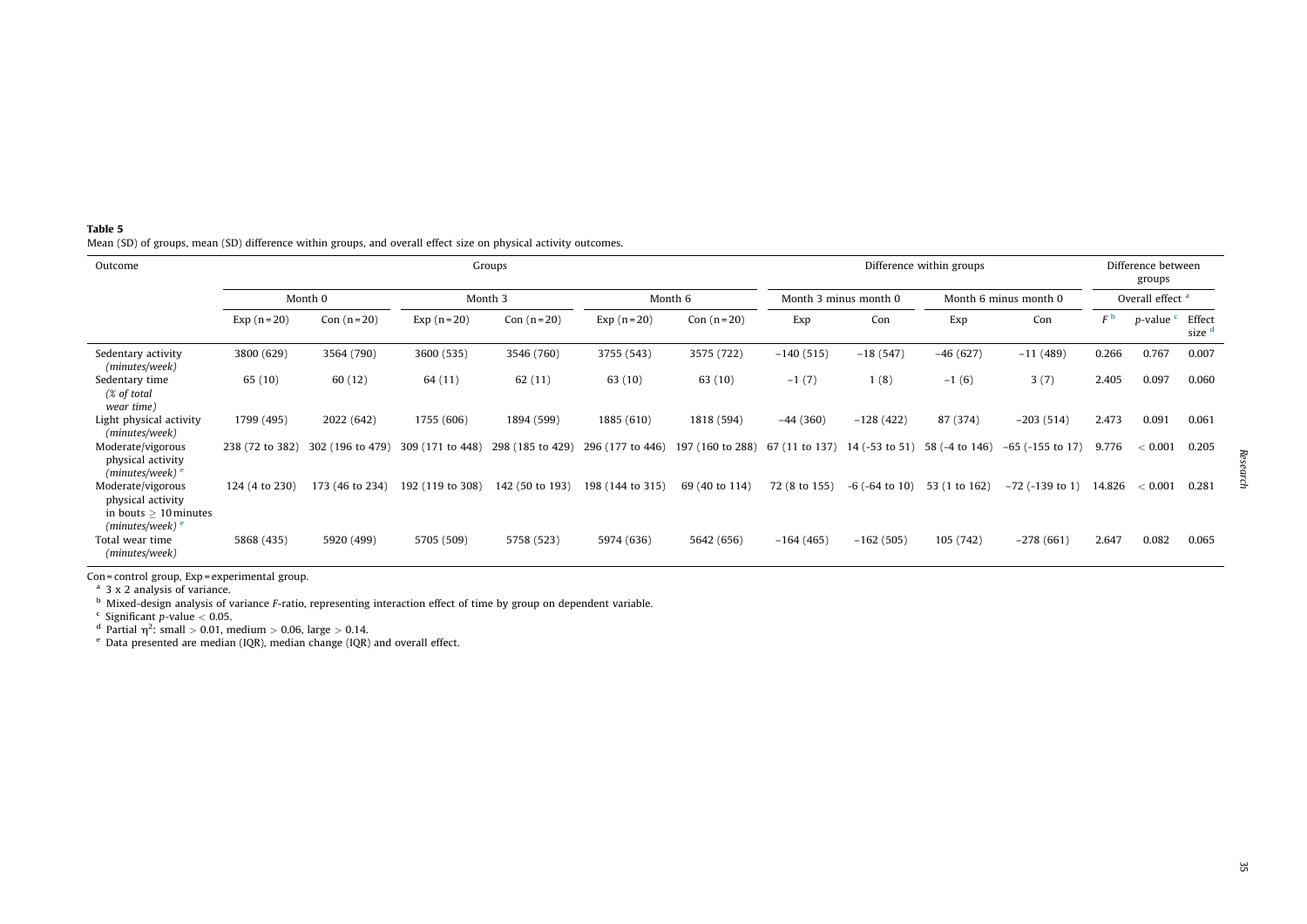<span id="page-6-0"></span>

| Table 6 |  |  |  |  |                                                                                                                                  |  |
|---------|--|--|--|--|----------------------------------------------------------------------------------------------------------------------------------|--|
|         |  |  |  |  | Mean (SD) of groups, mean (SD) difference within groups, and overall effect size on physical fitness and anthropometry outcomes. |  |

| Outcome                                                                                                                              |                                                                 |                                                                   | Groups                                                           | Difference within groups                                          |                                                                  |                                                                   |                                                                         |                                                                      | Difference between groups                                         |                                                                   |                                                                     |                                           |                                             |  |
|--------------------------------------------------------------------------------------------------------------------------------------|-----------------------------------------------------------------|-------------------------------------------------------------------|------------------------------------------------------------------|-------------------------------------------------------------------|------------------------------------------------------------------|-------------------------------------------------------------------|-------------------------------------------------------------------------|----------------------------------------------------------------------|-------------------------------------------------------------------|-------------------------------------------------------------------|---------------------------------------------------------------------|-------------------------------------------|---------------------------------------------|--|
|                                                                                                                                      | Month 0                                                         |                                                                   | Month 3                                                          |                                                                   |                                                                  | Month 6                                                           |                                                                         | Month 3 minus month 0                                                |                                                                   | Month 6 minus month 0                                             |                                                                     | Overall effect <sup>a</sup>               |                                             |  |
|                                                                                                                                      | Exp $(n=20)$                                                    | Con $(n=20)$                                                      | Exp $(n=20)$                                                     | Con $(n=20)$                                                      | Exp $(n=20)$                                                     | Con $(n=20)$                                                      | Exp                                                                     | Con                                                                  | Exp                                                               | Con                                                               | F <sup>b</sup>                                                      | $p$ -value $\epsilon$                     | Effect<br>size <sup>d</sup>                 |  |
| Cardiorespiratory ftness<br>$VO2max$ (ml/min/kg)<br>Test duration $(s)$ <sup>e</sup>                                                 | 42.5(9.1)<br>857 (756 to 934)                                   | 38.9(8.5)<br>781 (662 to 872)                                     | 42.3(10.0)<br>919 (747 to 947)                                   | 38.9 (10.4)<br>815 (725 to 905)                                   | 42.0(9.6)<br>920 (756 to 948)                                    | 37.8(8.6)<br>789 (742 to 917)                                     | $-0.1(4.6)$<br>$0$ (-16 to 69)                                          | 0.0(6.3)<br>56 (3 to 125)                                            | $-0.5(4.9)$<br>21 (-12 to 73)                                     | $-1.1(6.9)$<br>26 (-1 to 111)                                     | 0.095<br>1.701<br>$8.44$ s                                          | 0.910<br>0.427<br>0.015                   | 0.002<br>N/A<br>N/A                         |  |
| Body composition<br>Mass $(kg)$<br>Body mass index $(kg/m)$<br>Waist circumference (cm)<br>Hip circumference (cm)<br>Body fat $(\%)$ | 74.2 (12.5)<br>23.9(3.8)<br>84.7(8.3)<br>99.9(6.6)<br>21.9(7.7) | 76.7 (11.6)<br>26.9(3.6)<br>90.9(10.1)<br>103.3(6.5)<br>26.9(7.4) | 73.6 (11.8)<br>23.7(3.5)<br>84.4 (8.4)<br>99.1(6.2)<br>21.5(8.5) | 76.4 (11.5)<br>26.7(3.7)<br>91.4(11.6)<br>101.1(5.7)<br>26.4(7.1) | 74.1 (11.8)<br>24.0(3.5)<br>84.2 (9.1)<br>98.8(6.5)<br>22.1(7.9) | 76.3 (11.8)<br>26.7(3.9)<br>91.1(12.0)<br>100.9(6.7)<br>26.9(6.9) | $-0.6(2.9)$<br>$-0.2(0.9)$<br>$-0.3(6.1)$<br>$-0.8(1.9)$<br>$-0.4(2.4)$ | $-0.4(1.6)$<br>$-0.1(0.5)$<br>0.5(6.0)<br>$-2.2(2.4)$<br>$-0.4(1.4)$ | $-0.1(2.6)$<br>0.0(0.8)<br>$-0.5(4,8)$<br>$-1.1(1.9)$<br>0.1(1,5) | $-0.5(2.6)$<br>$-0.2(0.9)$<br>0.2(6.3)<br>$-2.4(3.2)$<br>0.0(1.9) | 0.332<br>0.674<br>0.122<br>2.237<br>0.016                           | 0.656<br>0.486<br>0.867<br>0.114<br>0.984 | 0.009<br>0.017<br>0.003<br>0.056<br>< 0.001 |  |
| Muscular fitness<br>Push-up Test $(n)$ <sup>e</sup><br>Curl-up Test (0 to 25), $(n)$ <sup>e</sup>                                    | 18 (11 to 28)<br>20 (12 to 25)                                  | 14 (8 to 24)<br>20 (9 to 24)                                      | 29 (19 to 31)<br>23 (20 to 25)                                   | 20 (10 to 27)<br>21 (20 to 25)                                    | 21 (20 to 30)<br>22 (19 to 25)                                   | 19 (12 to 30)<br>20 (17 to 25)                                    | 8 (5 to 14)<br>$2(-2 \text{ to } 8)$                                    | 4(1 to 10)<br>$2(-4 to 12)$                                          | 7(1 to 12)<br>$5(-2 \text{ to } 6)$                               | 3(3 to 11)<br>$2(-7 to 6)$                                        | $18.111$ <sup>t</sup><br>7.680 <sup>g</sup><br>$1.152$ <sup>f</sup> | < 0.001<br>0.021<br>0.562                 | N/A<br>N/A<br>N/A                           |  |
| Flexibility<br>Chest expansion $(cm)$<br>BASMI total score (0 to 10)                                                                 | 4.8(1.2)<br>2.3(1.1)                                            | 4.2(2.2)<br>2.9(1.3)                                              | 5.5(2.2)<br>1.8(1.0)                                             | 4.7(2.1)<br>2.7(1.4)                                              | 6.0(2.0)<br>1.7(1.0)                                             | 5.3(1.8)<br>2.8(1.4)                                              | 0.6(2.1)<br>$-0.5(0.4)$                                                 | 0.5(1.7)<br>$-0.2(0.4)$                                              | 1.1(1.9)<br>$-0.6(0.5)$                                           | 1.1(2.4)<br>$-0.1(0.5)$                                           | $1.04$ s<br>0.029<br>5.691                                          | 0.595<br>0.971<br>0.005                   | N/A<br>< 0.001<br>0.130                     |  |

BASMI <sup>=</sup> Bath Ankylosing Spondylitis Metrology Index of spinal mobility, Con <sup>=</sup> control group, Exp <sup>=</sup> experimental group.

<sup>a</sup> 3 x 2 analysis of variance.

 $^{\rm b}$  Mixed-design analysis of variance *F*-ratio, representing interaction effect of time by group on dependent variable.

 $c$  Significant p-value  $< 0.05$ .

<sup>d</sup> Partial  $\eta^2$ : small > 0.01, medium > 0.06, large > 0.14.

 $e$  Data presented are median (IQR), median change (IQR) and overall effect.

 $\rm ^f$  Data remained non-parametric after transformation so Friedmans' two-way analysis of variance by ranks is reported for the intervention group.

<sup>g</sup> Data remained non-parametric after transformation so Friedmans' two-way analysis of variance by ranks is reported for the control group.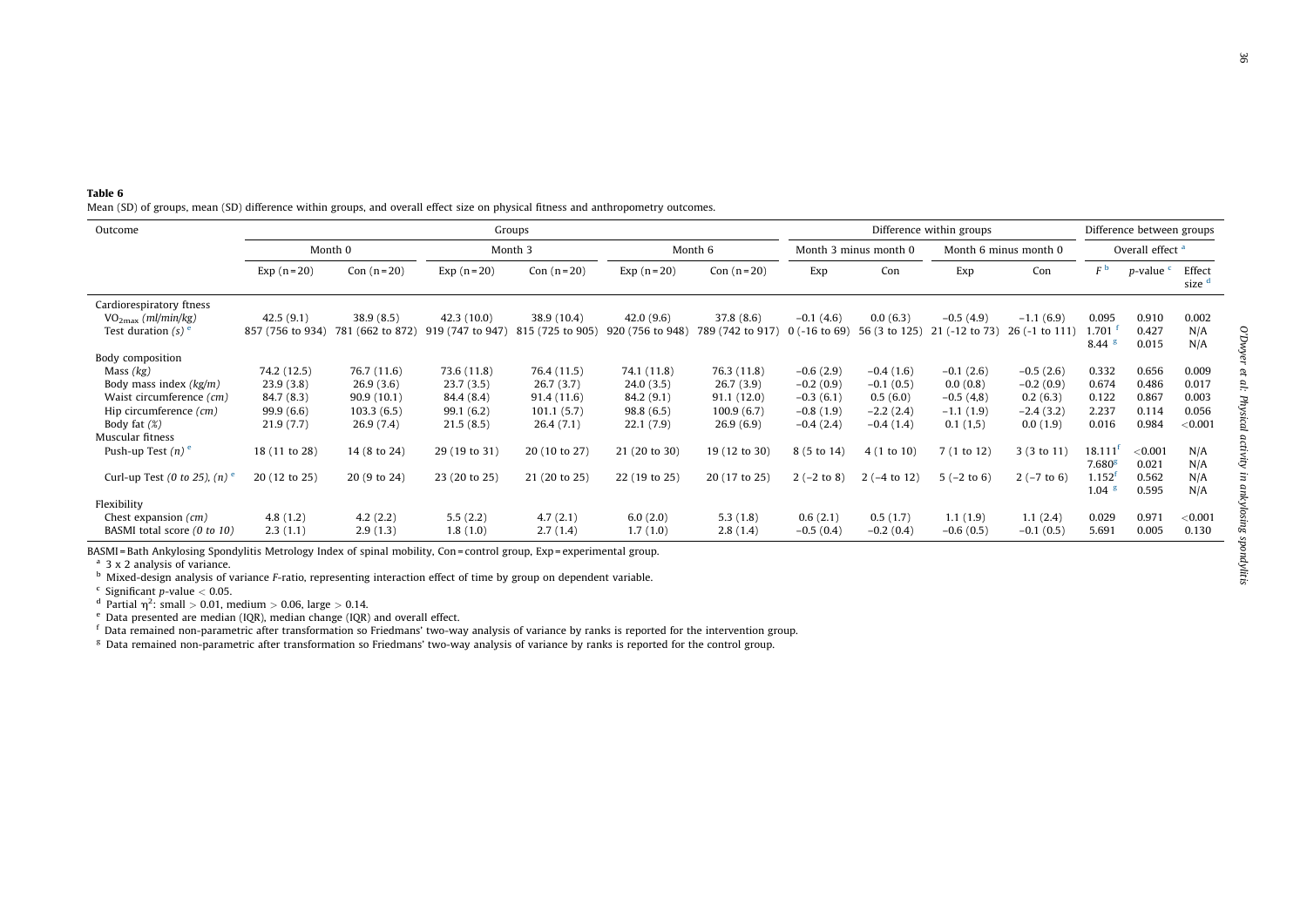<span id="page-7-0"></span>

| Table 7 |  |                                                                                                                                           |  |
|---------|--|-------------------------------------------------------------------------------------------------------------------------------------------|--|
|         |  | Mean (SD) of groups, mean (SD) difference within groups, and overall effect size on condition-related outcomes and attitudes to exercise. |  |

| Outcome                                                                     | Groups       |              |              |              |                |                                                                                                       |                         | Difference within groups |                            |                         |                             |                              | Difference between<br>groups |  |  |  |
|-----------------------------------------------------------------------------|--------------|--------------|--------------|--------------|----------------|-------------------------------------------------------------------------------------------------------|-------------------------|--------------------------|----------------------------|-------------------------|-----------------------------|------------------------------|------------------------------|--|--|--|
|                                                                             |              | Month 0      | Month 3      |              | Month 6        |                                                                                                       | Month 3 minus month 0   |                          | Month 6 minus month 0      |                         | Overall effect <sup>a</sup> |                              |                              |  |  |  |
|                                                                             | Exp $(n=20)$ | Con $(n=20)$ | Exp $(n=20)$ | Con $(n=20)$ | $Exp (n = 20)$ | Con $(n=20)$                                                                                          | Exp                     | Con                      | Exp                        | Con                     | FЬ                          | <i>p</i> -value <sup>c</sup> | Effect<br>size d             |  |  |  |
| Bath AS – Global (BAS-G)<br>score $(0 \text{ to } 10)$                      | 3.0(1.8)     | 3.1(2.2)     | 3.1(2.2)     | 2.9(1.7)     | 2.9(1.9)       | 3.0(1.8)                                                                                              | 0.1(1.3)                | $-0.2(1.6)$              | $-0.1(1.6)$                | $-0.0(1.1)$             | 0.315                       | 0.730                        | 0.008                        |  |  |  |
| Bath AS Disease Activity<br>Index (BASDAI) (0 to 10) $e$                    |              |              |              |              |                | 3.2 (2.5 to 4.9) 2.8 (2.2 to 3.9) 2.7 (1.3 to 5.0) 2.4 (1.2 to 3.3) 2.2 (1.6 to 5.0) 2.5 (1.8 to 4.2) | $-0.1$ ( $-1.1$ to 0.5) | $-0.3$ ( $-1.4$ to 0.6)  | $-0.8$ ( $-1.3$ to 0.2)    | $-0.1$ ( $-0.6$ to 0.3) | 3.534<br>0.50 <sup>8</sup>  | 0.171<br>0.779               | N/A<br>N/A                   |  |  |  |
| Bath AS Functional Index<br>(BASFI) (0 to 10) $^{\circ}$                    |              |              |              |              |                | 1.4 (0.5 to 3.3) 2.3 (0.7 to 4.0) 1.0 (0.5 to 2.7) 1.9 (0.6 to 3.7) 0.6 (0.3 to 2.5) 2.4 (0.7 to 4.0) | $0$ (-0.5 to 0.5)       | $-0.2$ ( $-0.8$ to 0.2)  | $-0.1$ ( $-0.1$ to $0.5$ ) | $0$ (-0.6 to 0.6)       | 3.545<br>1.34               | 0.170<br>0.511               | N/A<br>N/A                   |  |  |  |
| AS Quality of Life (ASQoL)<br>questionnaire (0 to 18) $e$                   |              |              |              |              |                | 5.0 (2.5 to 6.0) 4.5 (2.3 to 7.0) 2.0 (0.3 to 5.8) 3.0 (2.0 to 4.8) 2.5 (0.0 to 5.8) 4.0 (1.0 to 6.0) | $-1.5$ ( $-3.8$ to 0)   | $-1.0$ ( $-3.0$ to 0)    | $-2.0$ ( $-4.0$ to 0)      | $-0.5$ ( $-1.9$ to 0)   | 8.400<br>$6.43*$            | 0.015<br>0.040               | N/A<br>N/A                   |  |  |  |
| AS version of the Arthritis<br>Self-efficacy Scale<br>$(ASES-AS)$ (0 to 10) | 6.5(1.6)     | 6.9(1.8)     | 7.0(1.2)     | 7.5(1.8)     | 7.2(1.7)       | 7.0(2.0)                                                                                              | 0.5(2.0)                | 0.6(1.1)                 | 0.7(2.2)                   | 0.1(1.4)                | 0.927                       | 0.400                        | 0.024                        |  |  |  |
| Exercise Benefits and Barriers Scale (EBBS)                                 |              |              |              |              |                |                                                                                                       |                         |                          |                            |                         |                             |                              |                              |  |  |  |
| Total (42 to 168)                                                           | 135.3 (16.3) | 137.6 (14.3) | 141.9 (10.0) | 142.7(15.0)  | 141.5 (13.5)   | 142.8 (15.4)                                                                                          | 6.7(13.1)               | 5.1(7.8)                 | 6.2(12.7)                  | 5.2(8.1)                | 0.136                       | 0.873                        | 0.004                        |  |  |  |
| Benefits (29 to 116)                                                        | 94.5 (11.8)  | 97.0(10.8)   | 98.6(8.2)    | 100.2(11.0)  | 98.0 (10.5)    | 100.4(11.1)                                                                                           | 4.1(9.5)                | 3.1(6.6)                 | 3.6(9.4)                   | 3.3(6.2)                | 0.098                       | 0.906                        | 0.003                        |  |  |  |
| Barriers $(13 \text{ to } 52)$                                              | 25.7(6.3)    | 23.7(4.9)    | 22.7(3.8)    | 21.7(5.3)    | 22.6(5.2)      | 21.8(5.3)                                                                                             | $-2.6(4.9)$             | $-2.0(2.5)$              | $-2.7(4.5)$                | $-1.9(2.6)$             | 0.288                       | 0.734                        | 0.008                        |  |  |  |

AS=ankylosing spondylitis, Con=control group, Exp=experimental group.<br><sup>a</sup> 3 x 2 analysis of variance.<br><sup>b</sup> Mixed-design analysis of variance F-ratio, representing interaction effect of time by group on dependent variable.

 $c<sub>c</sub>$  Significant p-value  $< 0.05$ .

<sup>d</sup> Partial  $\eta^2$ : small > 0.01, medium > 0.06, large > 0.14.

e Data presented are median (IQR), median change (IQR) and overall effect.

 $\rm ^f$  Data remained non-parametric after transformation so Friedmans' two-way analysis of variance by ranks is reported for the intervention group.

g Data remained non-parametric after transformation so Friedmans' two-way analysis of variance by ranks is reported for the intervention group.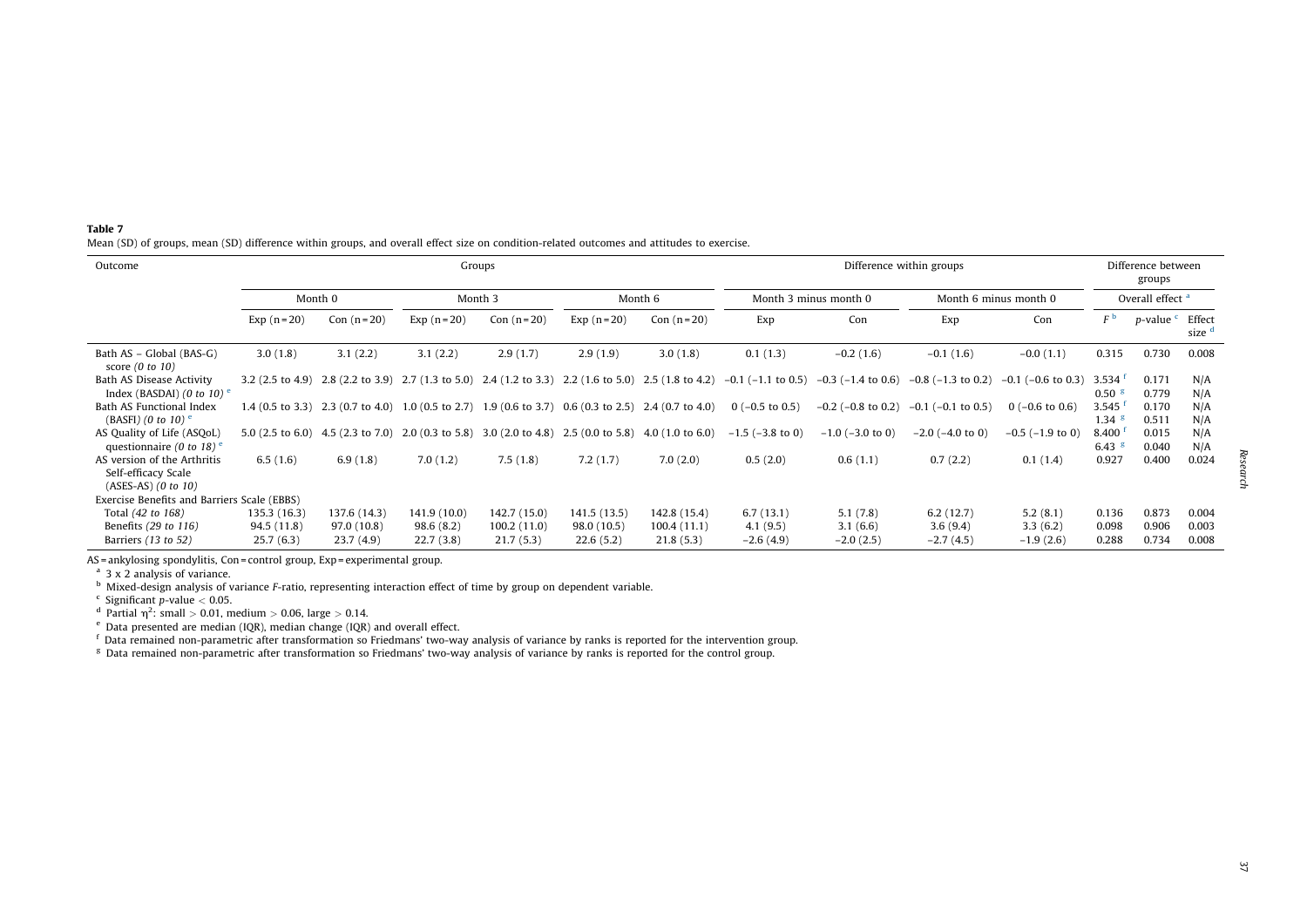<span id="page-8-0"></span>needed. Future studies should also investigate the relative effects of different frequencies and durations of consultations, establish the optimal make up of follow-up sessions, and examine the effect of combining brief intervention for increasing PA with structured exercise classes. The feasibility and efficacy of a fully remote intervention (without face-to-face consultations) should be explored. Future studies should investigate the optimal timing for starting the intervention, and identify sub-groups that may be most amenable (or resistant) to this form of intervention. The efficacy of the intervention among individuals who are ambivalent or resistant to PA behaviour change remains to be ascertained. A full cost-benefit analysis of the intervention was not conducted, although community-based brief interventions to promote PA in the general population are cost-effective. $49$ 

Because of the exploratory nature of this study, an a priori sample size calculation was not performed. Consequently, this study may have been underpowered, and a larger study is recommended to replicate the findings. Nevertheless, the trial demonstrated that the benefits accrued over the course of the intervention were sustained for 3 months; the longer-term effects of the intervention remain unknown. The cohort of participants recruited to this trial had relatively low BASFI scores; results may not be generalisable to individuals with more severe forms of AS, whose functional limitation may limit their ability to be physically active. In dealing with missing data, the imputation methods that were used may have introduced bias into the results by failing to account for the uncertainty due to the missing data. Another limitation was the lack of blinding of participants and therapists. However, a strength of this study was that over its 6-month duration there were just three dropouts. Missing data were deemed to be missing completely at random, and so unlikely to bias the data set.

In conclusion, this was the first study to implement a brief intervention targeting PA behaviour in a cohort of individuals with AS. The intervention led to significant increases in healthenhancing PA, improved spinal mobility and increased quality of life, compared to controls. These improvements were sustained for 3 months.

What is already known on this topic: Among people with ankylosing spondylitis, exercise improves physical function, mobility, disease activity and quality of life. The majority of people with ankylosing spondylitis do not participate in regular exercise.

What this study adds: A brief intervention of counselling and goal setting to increase physical activity can be used repeatedly over 3 months to significantly improve physical activity, spinal mobility and quality of life in people with ankylosing spondylitis. These benefits appear to be maintained 3 months later.

Footnotes: <sup>a</sup>Salaso<sup>®</sup>, Salaso Healthcare Solutions, Limerick, Ireland, <sup>b</sup>GT3X accelerometers, ActiGraph, Pensacola, USA, <sup>c</sup>Acti-Life software V.6, ActiGraph, Pensacola, USA, <sup>d</sup>Leicester portable height measure, Invincta Plasics, Leicester, UK, <sup>e</sup>MC-180 MA, Tanita Corp, Tokyo, Japan, <sup>f</sup>Quark, Cosmed, Rome, Italy, <sup>g</sup>SPSS for Windows V.22, IBM, Armonk, NY, USA

eAddenda: Tables 3 and 4 can be found online at [doi:10.1016/j.](http://dx.doi.org/10.1016/j.jphys.2016.11.009) [jphys.2016.11.009](http://dx.doi.org/10.1016/j.jphys.2016.11.009)

**Ethics approval:** The St. James's Hospital / the Adelaide and Meath Hospital incorporating the National Children's Hospital (SJH/AMNCH) Research Ethics Committee approved this study. All participants gave written informed consent before data collection began.

Source(s) of support: TOD reports receipt of a studentship grant from Trinity College, Dublin, during the conduct of the study.

Acknowledgements: We thank the Ankylosing Spondylitis Association of Ireland and Arthritis Ireland for their support in participant recruitment, Jenny Gannon for assistance with

randomisation of participants, and Salaso®, Ireland, for providing access to online exercise resources.

Competing interests: The authors report no competing interests.

Provenance: Not invited. Peer reviewed.

Correspondence: Tom O'Dwyer, Discipline of Physiotherapy, Trinity College, Dublin, Ireland. Email: [odwyertk@tcd.ie](mailto:odwyertk@tcd.ie)

#### References

- 
- 1. [Braun J, Sieper J. Ankylosing spondylitis.](http://refhub.elsevier.com/S1836-9553(16)30092-3/sbref0250) Lancet. 2007;369:1379–1390. 2. [El Maghraoui A. Extra-articular manifestations of ankylosing spondylitis:](http://refhub.elsevier.com/S1836-9553(16)30092-3/sbref0255) [prevalence, characteristics and therapeutic implications.](http://refhub.elsevier.com/S1836-9553(16)30092-3/sbref0255) Eur *J* Intern Med. [2011;22:554–560](http://refhub.elsevier.com/S1836-9553(16)30092-3/sbref0255).
- 3. [Boonen A, Brinkhuizen T, Landewe R, van der Heijde D, Severens JL. Impact of](http://refhub.elsevier.com/S1836-9553(16)30092-3/sbref0260) [ankylosing spondylitis on sick leave, presenteeism and unpaid productivity, and](http://refhub.elsevier.com/S1836-9553(16)30092-3/sbref0260) [estimation of the societal cost.](http://refhub.elsevier.com/S1836-9553(16)30092-3/sbref0260) Ann Rheum Dis. 2010;69:1123–1128.
- 4. [Singh JA, Strand V. Spondyloarthritis is associated with poor function and physical](http://refhub.elsevier.com/S1836-9553(16)30092-3/sbref0265) [health-related quality of life.](http://refhub.elsevier.com/S1836-9553(16)30092-3/sbref0265) J Rheumatol. 2009;36:1012–1020.
- 5. [O'Dwyer T, O'Shea F, Wilson F. Decreased health-related physical fitness in adults](http://refhub.elsevier.com/S1836-9553(16)30092-3/sbref0270) [with ankylosing spondylitis: a cross-sectional controlled study.](http://refhub.elsevier.com/S1836-9553(16)30092-3/sbref0270) Physiotherapy. [2015;102:202–209.](http://refhub.elsevier.com/S1836-9553(16)30092-3/sbref0270)
- 6. [Braun J, van den Berg R, Baraliakos X, Boehm H, Burgos-Vargas R, Collantes-Estevez](http://refhub.elsevier.com/S1836-9553(16)30092-3/sbref0275) [E, et al. 2010 update of the ASAS/EULAR recommendations for the management of](http://refhub.elsevier.com/S1836-9553(16)30092-3/sbref0275) [ankylosing spondylitis.](http://refhub.elsevier.com/S1836-9553(16)30092-3/sbref0275) Ann Rheum Dis. 2011;70:896–904.
- 7. [Millner JR, Barron JS, Beinke KM, Butterworth RH, Chasle BE, Dutton LJ, et al.](http://refhub.elsevier.com/S1836-9553(16)30092-3/sbref0280) [Exercise for ankylosing spondylitis: An evidence-based consensus statement.](http://refhub.elsevier.com/S1836-9553(16)30092-3/sbref0280) [Semin Arthritis and Rheum.](http://refhub.elsevier.com/S1836-9553(16)30092-3/sbref0280) 2016;45:411–427.
- 8. Dagfinrud H, Kvien TK, Hagen KB. Physiotherapy interventions for ankylosing spondylitis. Cochrane Database Syst Rev. 2008:CD002822.
- 9. [O'Dwyer T, O'Shea F, Wilson F. Exercise therapy for spondyloarthritis: a systematic](http://refhub.elsevier.com/S1836-9553(16)30092-3/sbref0290) review. Rheumatol Int. [2014;34:887–902.](http://refhub.elsevier.com/S1836-9553(16)30092-3/sbref0290)
- 10. World Health Organization.[Global recommendations on physical activity for health](http://refhub.elsevier.com/S1836-9553(16)30092-3/sbref0295). [Geneva: World Health Organization; 2010.](http://refhub.elsevier.com/S1836-9553(16)30092-3/sbref0295)
- 11. [Arturi P, Schneeberger EE, Sommerfleck F, Buschiazzo E, Ledesma C, Maldonado](http://refhub.elsevier.com/S1836-9553(16)30092-3/sbref0300) [Cocco JA, et al. Adherence to treatment in patients with ankylosing spondylitis.](http://refhub.elsevier.com/S1836-9553(16)30092-3/sbref0300) Clin Rheumatol. [2013;32:1007–1015.](http://refhub.elsevier.com/S1836-9553(16)30092-3/sbref0300)
- 12. [Passalent LA, Soever LJ, O'Shea FD, Inman RD. Exercise in Ankylosing Spondylitis:](http://refhub.elsevier.com/S1836-9553(16)30092-3/sbref0305) [Discrepancies Between Recommendations and Reality.](http://refhub.elsevier.com/S1836-9553(16)30092-3/sbref0305) J Rheumatol. 2010;37: [835–841.](http://refhub.elsevier.com/S1836-9553(16)30092-3/sbref0305)
- 13. [O'Dwyer T, O'Shea F, Wilson F. Physical activity in spondyloarthritis: a systematic](http://refhub.elsevier.com/S1836-9553(16)30092-3/sbref0310) review. Rheumatol Int. [2015;35:393–404](http://refhub.elsevier.com/S1836-9553(16)30092-3/sbref0310).
- 14. [Orleans CT. Promoting the maintenance of health behavior change: recommenda](http://refhub.elsevier.com/S1836-9553(16)30092-3/sbref0315)[tions for the next generation of research and practice.](http://refhub.elsevier.com/S1836-9553(16)30092-3/sbref0315) Health Psychol. 2000;19: [76–83](http://refhub.elsevier.com/S1836-9553(16)30092-3/sbref0315).
- 15. Department of Health and Children, Health Service Executive. The National Guidelines on Physical Activity in Ireland. Dublin: Health Service Executive; 2009.
- 16. National Institute for Health and Care Excellence. Physical Activity: brief advice for adults in primary care. Nice Guidelines; 2013.
- 17. [O'Dwyer T, Rafferty T, O'Shea F, Gissane C, Wilson F. Physical activity guidelines: is](http://refhub.elsevier.com/S1836-9553(16)30092-3/sbref0330) [the message getting through to adults with rheumatic conditions?](http://refhub.elsevier.com/S1836-9553(16)30092-3/sbref0330) Rheumatology. [2014;53:1812–1817](http://refhub.elsevier.com/S1836-9553(16)30092-3/sbref0330).
- 18. [Evans D, Martin L, Neeson B, O'Brien M, Cahill D.](http://refhub.elsevier.com/S1836-9553(16)30092-3/sbref0335) Brief interventions and motivational [interviewing: literature review and guidance practice](http://refhub.elsevier.com/S1836-9553(16)30092-3/sbref0335). Dublin: Health Service Execu[tive; 2011.](http://refhub.elsevier.com/S1836-9553(16)30092-3/sbref0335)
- 19. [Hillsdon M, Foster C, Thorogood M. Interventions for promoting physical activity.](http://refhub.elsevier.com/S1836-9553(16)30092-3/sbref0340) [Cochrane Database Syst Rev.](http://refhub.elsevier.com/S1836-9553(16)30092-3/sbref0340) 2005;CD003180.
- 20. Müller-Riemenschneider F, Reinhold T, Nocon M, Willich SN. Long-term effective[ness of interventions promoting physical activity: A systematic review.](http://refhub.elsevier.com/S1836-9553(16)30092-3/sbref0345) Prev Med. [2008;47:354–368.](http://refhub.elsevier.com/S1836-9553(16)30092-3/sbref0345)
- 21. Miller WR, Rollnick S. [Motivational interviewing: helping people change](http://refhub.elsevier.com/S1836-9553(16)30092-3/sbref0350). 3rd ed. New [York, NY: Guilford Press; 2013.](http://refhub.elsevier.com/S1836-9553(16)30092-3/sbref0350)
- 22. [Michie S, Richardson M, Johnston M, Abraham C, Francis J, Hardeman W, et al. The](http://refhub.elsevier.com/S1836-9553(16)30092-3/sbref0355) [behavior change technique taxonomy \(v1\) of 93 hierarchically clustered techni](http://refhub.elsevier.com/S1836-9553(16)30092-3/sbref0355)[ques: building an international consensus for the reporting of behavior change](http://refhub.elsevier.com/S1836-9553(16)30092-3/sbref0355) interventions. [Ann Behav Med.](http://refhub.elsevier.com/S1836-9553(16)30092-3/sbref0355) 2013;46:81–95.
- 23. [Kelly LA, McMillan DG, Anderson A, Fippinger M, Fillerup G, Rider J. Validity of](http://refhub.elsevier.com/S1836-9553(16)30092-3/sbref0360) [actigraphs uniaxial and triaxial accelerometers for assessment of physical activity](http://refhub.elsevier.com/S1836-9553(16)30092-3/sbref0360) [in adults in laboratory conditions.](http://refhub.elsevier.com/S1836-9553(16)30092-3/sbref0360) BMC Med Phys. 2013;13:5.
- 24. [Sasaki JE, John D, Freedson PS. Validation and comparison of ActiGraph activity](http://refhub.elsevier.com/S1836-9553(16)30092-3/sbref0365) monitors. J Sci Med Sport. [2011;14:411–416.](http://refhub.elsevier.com/S1836-9553(16)30092-3/sbref0365)
- 25. Santos-Lozano A, Marín PJ, Torres-Luque G, Ruiz JR, Lucía A, Garatachea N. [Technical variability of the GT3X accelerometer.](http://refhub.elsevier.com/S1836-9553(16)30092-3/sbref0370) Med Eng Phys. 2012;34:787–790.
- 26. [Choi L, Liu Z, Matthews CE, Buchowski MS. Validation of Accelerometer Wear](http://refhub.elsevier.com/S1836-9553(16)30092-3/sbref0375) [and Nonwear Time Classification Algorithm.](http://refhub.elsevier.com/S1836-9553(16)30092-3/sbref0375) Med Sci Sports Exerc. 2011;43: [357–364.](http://refhub.elsevier.com/S1836-9553(16)30092-3/sbref0375)
- 27. [Troiano RP, Berrigan D, Dodd KW, Masse LC, Tilert T, McDowell M. Physical activity](http://refhub.elsevier.com/S1836-9553(16)30092-3/sbref0380) [in the United States measured by accelerometer.](http://refhub.elsevier.com/S1836-9553(16)30092-3/sbref0380) Med Sci Sports Exerc. [2008;40:181–188.](http://refhub.elsevier.com/S1836-9553(16)30092-3/sbref0380)
- 28. [Freedson PS, Melanson E, Sirard J. Calibration of the Computer Science and](http://refhub.elsevier.com/S1836-9553(16)30092-3/sbref0385) [Applications, Inc. accelerometer.](http://refhub.elsevier.com/S1836-9553(16)30092-3/sbref0385) Med Sci Sports Exerc. 1998;30:777–781.
- 29. World Health Organisation. Waist circumference and waist-hip ratio: a report of a WHO expert consultation. Geneva, December 2008; World Health Organisation; 2011.
- 30. [Houtkooper LB, Lohman TG, Going SB, Howell WH. Why bioelectrical impedance](http://refhub.elsevier.com/S1836-9553(16)30092-3/sbref0395) [analysis should be used for estimating adiposity.](http://refhub.elsevier.com/S1836-9553(16)30092-3/sbref0395) Am J Clin Nutr. 1996;64: [436S–448S](http://refhub.elsevier.com/S1836-9553(16)30092-3/sbref0395).